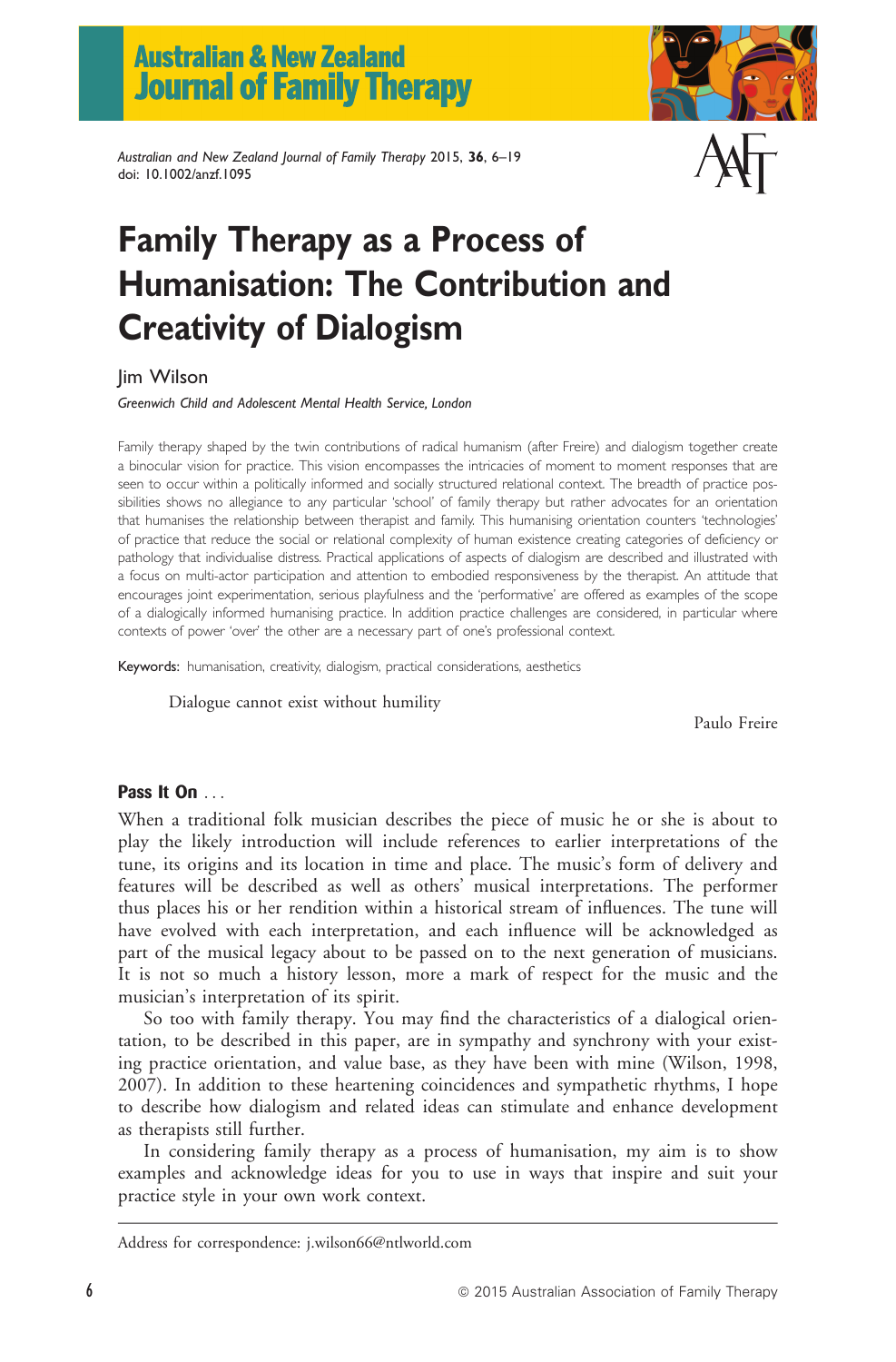#### Style is unique

I recently presented a clip of my family therapy practice to a workshop audience, including a number of philosophers. My co-presenter mentioned that some of the practice on view could be described as Bakhtinian in certain respects. A workshop member questioned this by saying that a truly Bakhtinian approach would have changed the course of the interview in a more Bakhtinian direction. I wasn't at all sure what he meant and found myself saying, 'But this isn't Bakhtinian therapy ... It's Wilsonian therapy!'

This was a light-hearted episode but there is an important point to be made. Each of us will have navigated through many schools of thought, many contexts of theoretical, personal and professional influences, so we are always in the process of becoming (Holzman, 2009). Our personal style as a practitioner is unique and each influence has ultimately to be embodied through our dealings in life with others. Seikkula and Arnkil (2014) make the point that dialogicity is 'to be experienced, not grasped cognitively and learned as a technical skill' (p. 193).

### A brief account of connections

So it is important to try to see where the influential springs and tributaries of earlier family therapy have merged to create a flow of ideas and practices that now also include a dialogical orientation. A dialogical orientation is not a new school or a fixed set of procedures for dialogical practice (though some tips are helpful). It is more a culmination of influences that have contributed to considering family therapy as a process of humanisation and further exploration of what can be useful and effective in steering the craft of family therapy and associated practices along new rivers of creativity.

When the Open Network for Dialogical Practices was established in 2010, each of the formative members (Justine van Lawick, Peter Rober, Jaakko Seikkula, John Shotter and the author) wished to acknowledge influences on our practice of different therapists and their orientations, in particular the work of Gianfranco Cecchin (1987 and Cecchin, Lane and Ray (1992, 1994)), Michael White (2011 and White and Epston, 1990), and Tom Andersen (1991). These therapists elaborated practices that were informed differentially by systemic theories, social constructionism, and narrative approaches and the philosophical writings of Foucault, Derrida and Wittgenstein amongst others. These wellsprings of influence carried ideas to us along with all our prior experiences in studying and practising family therapy over many years.

#### Humanisation and dialogism: A preferred stance

The therapist/practitioner places open responsiveness to others' contributions as a central tenet of practice. This means resisting the drive to categorise, to place oneself as an expert above the other (though neither should we eschew knowledge and experience that might be useful), or to respond to the other as object.

In practice this orientation translates into a more transparent process whereby the practitioner is not only curious about another person's life but openly engages as a human being who is also a professional helper. The focus of a democratically shaped dialogical orientation is on the other's responses and resources as a guide to the direction of the family therapy session. The emphasis is on valuing the contribution of many participant 'voices' in the ongoing dialogical flow. One aim is to try to keep theories and ideas in mind whilst encouraging the movement of thought and action in more spontaneous ways. However, this general orientation is easier to state than to practise.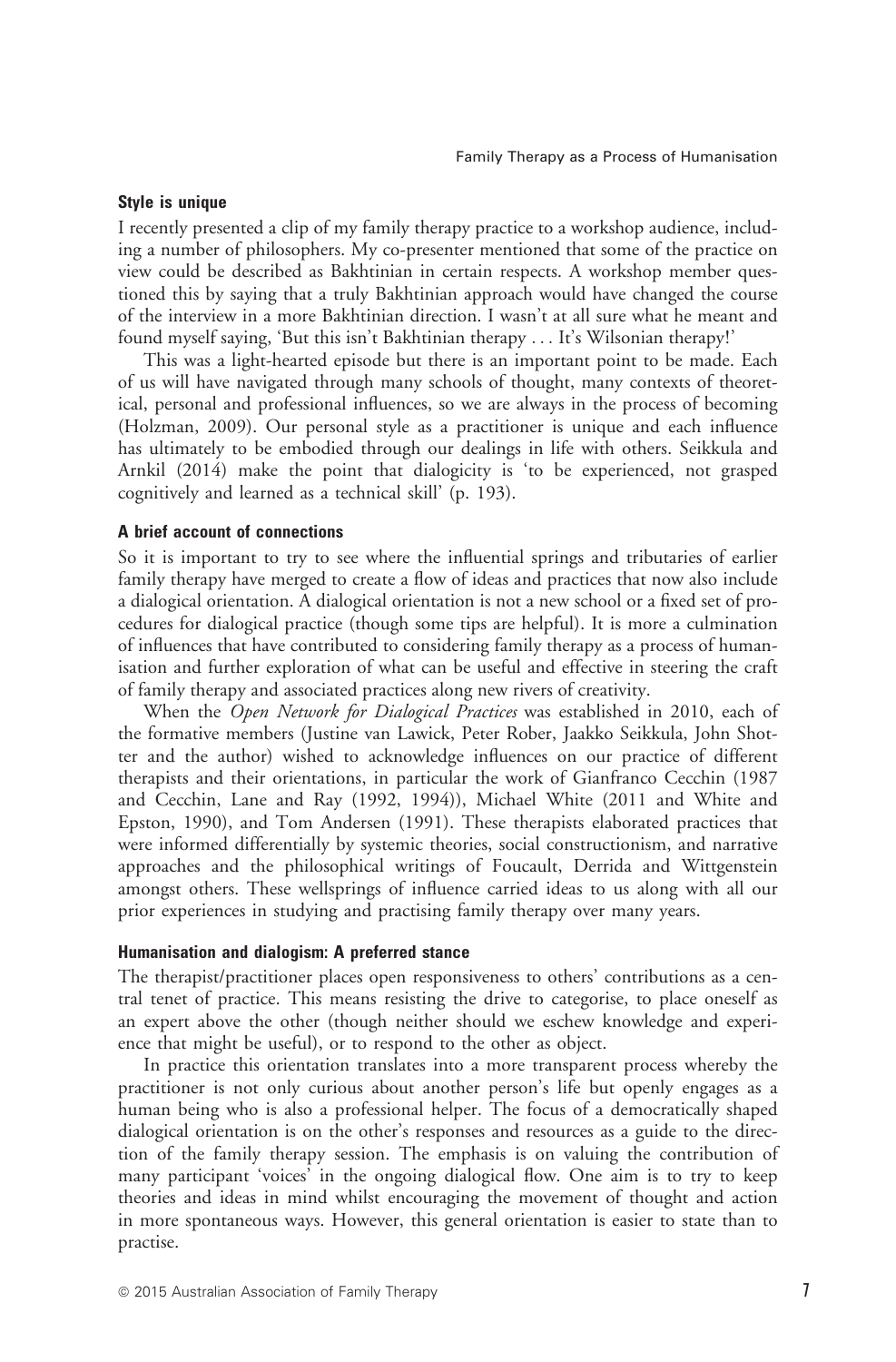We are schooled in ways of creating explanations, looking for causes, trying to influence the other through directives, strategies and giving (un)invited advice. When worries overtake us it is more difficult to be reflexive, responsive, and facilitative. Instead we can all resort to default positions, digging in our heels and creating eddies of repeated unproductive exchanges.

In Pedagogy of the Oppressed, Brazilian educationalist Paulo Freire (1996, 1998) describes the process of humanisation as a person's growing awareness of his or her participation in the life that comes with the challenge to make choices that free them from oppression without replicating patterns that oppress others. Radical humanising practices affirm human beings as the subjects, rather than the objects, of decision making: 'It is absolutely essential that the oppressed participate in the revolutionary process with an increasingly critical awareness of their role as Subjects of the transformation' (p. 108).

Transposing this ideal into family therapy promotes opportunities for critical reflexivity and action through which all participants transform potentially oppressive practices in therapy into creative possibilities. The opposite process, dehumanisation, is expressed in self-subjugation, acts of cruelty, injustice and exploitation. In mental health services such injustices are revealed in 'top-down' practices, reducing complex social dis-ease to singular diagnoses, where social stressors are viewed as personal deficiencies and, more insidiously, where self-subjugation has eroded personal agency (Wilson, 2013). Dehumanising processes deny dialogue and the consciousness of the other.

Therapy as a process of humanisation is unavoidably a social and political activity aimed at countering oppressive practices. In addition, ideas from dialogism can enrich the intimate detail of family therapy practice congruent with a humanising orientation.

The following illustrations and practical considerations<sup>1</sup> offer ideas to shine a brighter light on the nature of our attempts to create a practice that is 'imbued with a profound trust in people and their creative power.' (Freire, p. 56) It is also a practice that avoids objectifying, 'top-down' ways of meeting with families in therapy.

### Practical Considerations

## We are not talking heads

It is impossible not to have influence; when we meet with the others in practice it is impossible not to feel something; tiredness, pleasure, care for the other, sympathy and so on. It is impossible not to have thoughts – 'She looks tired ... he is looking cautious ... she is welcoming'; it is equally impossible not to respond.

Tom Andersen makes the distinction summarised in Seikkula and Arnkil (2014) of three different forms of reality that invite different responses in communication. The first is the *either/or reality* where definitions are made and remain fixed irrespective of context. The second is the *both/and reality* in which many simultaneous descriptions are possible. This is a familiar orientation for family therapists. Thirdly, is the *neither/nor reality* where we experience something taking place, 'but do not have an exact linguistic description for it' (p. 112). This realm of the undefinable momentary connection is considered by Stern (2004): 'The basic assumption is that change is based on lived experience. In and of itself verbally understanding, explaining or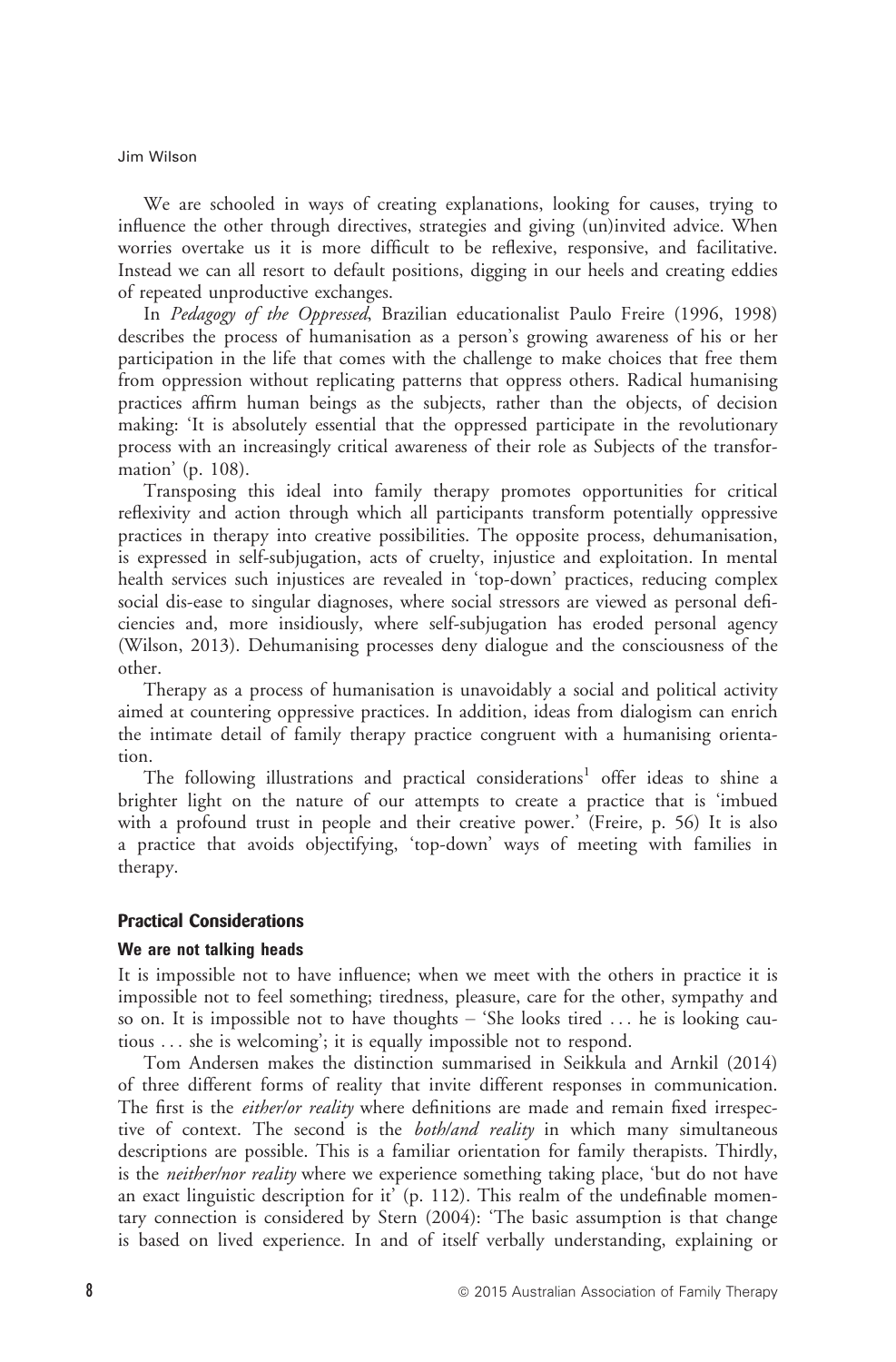narrating something is not sufficient to bring about change ... An event must be lived with feelings and actions taking place in real time, in the real world, with real people in a moment of presentness' (p. xiii).

We are multi-sensorial beings and our connections with others benefit from attending to moment by moment responsiveness in the proximity of a family therapy session. These sensed similarities (Shotter, 2013) do not constitute hypotheses; rather they are the stuff (associations, impressions, memories, feelings) of potential connection and exploration to be savoured rather than rushing to find explanations that leave the present moment behind: 'We forget that there is a difference between meaning in the sense of understanding enough to explain it and experiencing something more and more deeply' (Stern, 2004, p. 140). When Andersen spoke of his response to the experience of a handshake he was neither searching for a definitive explanation nor representational meaning. Instead he allowed for the deepening of experience in the silent connection between participants perhaps acknowledged in a responsive gesture but largely left without words.

## Focus on moments that matter

The therapist has to be on the lookout for those moments that hint at some novel occurrence. For dialogue to have therapeutic potential it requires to be charged by an appreciation by those involved to respond sensitively to the 'fleeting hints' in expression and behaviour that signal something new and different is taking place (John Shotter, pers. comm.). We need to register and respond to this beginning as a sign of fresh possibility in the conversation.

In practice, however, such moments may go unnoticed, especially if therapists are thinking too far ahead, with too much intention, or organised by bureaucratic concerns about following a prescribed procedure. Such temptations squeeze the life out of dialogue and this is sensed by family members as a disconnection in the relationship with a therapist. The therapist's skill is to notice what is happening here and now where special significance may be afforded apparently ordinary words, the utterance of which may hint at a new expression and fresh direction in the dialogue. Here the so called 'banal' words acquire special significance, perhaps voiced for the first time, perhaps said before but with less authenticity, perhaps now heard by the other in an illuminating way. The therapist is focused on each nuance, each small move, and each impression.

Stern (2004) sees such a moment as, 'the coming into being of a new state of things, and it happens in a moment of awareness. It has its own boundaries and escapes or transcends the passage of linear time ... [I]t is a moment of opportunity when events demand action or are propitious for action. Events have come together in this moment and the meeting enters awareness such that action must be taken now ... be it for the next minute or a lifetime' (p. 7).

### A turning point

Bill and Sue are in a couple session to discuss their daughter's aggressive behaviour towards family members, especially her father. At a certain moment Bill talks of his impulse to hit his teenage daughter during a recent explosive argument saying, 'I held her by the hair ... I could have hit her ... then I looked into her eyes and I saw myself looking up at my father ...' (He puts his head in his hands and begins to cry and his wife comforts him.) My response was to say, 'This is a turning point ...'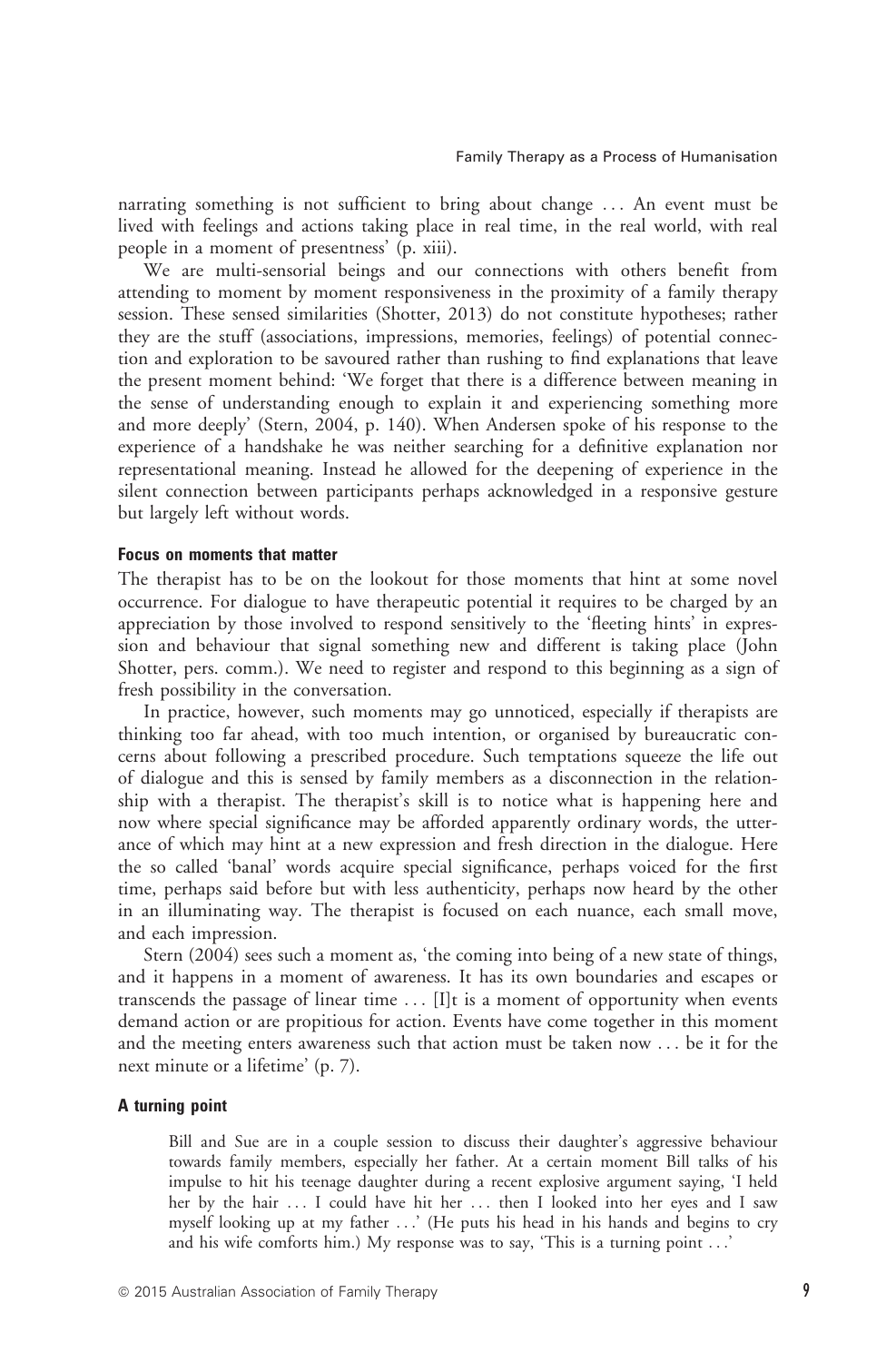To try to capture the depth of this experience would require Proustian attention to detail and still it would not be adequate. The realisation that Bill was about to repeat his father's violence towards him stopped him in his track and at the same time I sensed he saw me notice his struggle to express himself. This momentary exchange between us held a weight of gravity and revelation. His was not so much a confession as a plea to be accepted in his painful recollections. The moment called for a 'matter of fact-ness' that acknowledged the painful event unfolding as he spoke and as I listened the words in response formed: 'This is a turning point ...'

This is not a pronouncement I would usually make but I found myself trying to find words to reflect the importance of his courage. His heart-felt statement was met with my heart-felt opinion. And somewhere at the door of the therapy room I could hear other ideas knocking to come in. The importance of the 'not yet said,' the concept of therapy as ritual transition, the emergence of intersubjective consciousness, the Bakhtinian idea that knowing oneself is only possible by seeing oneself through the eyes of the other. But I left them outside until later.

A dialogically oriented practice presupposes that all dialogue is open-ended, 'unfinalisable,' and when views are subordinated to a single or monological perspective only single truths prevail. So, in the above example, the work with Bill and Sue continues and at the time of writing the therapy has taken new directions and will soon end by mutual agreement. However, all three participants agree the moment we learned of Bill's fear of striking his daughter carried a special quality: that of a turning point.

# Avoid monological entrapment

According to Bakhtin, 'Monologism at its extreme denies the existence outside itself of another consciousness with equal rights and equal responsibilities ... [W]ith a monologic approach ... another person remains wholly and merely an object of consciousness, and not another consciousness' (Bakhtin, in Irving & Young, 2002, p. 22). According to Irving and Young (2002), Bakhtinian dialogicity is open ended, 'To live means to participate in dialogue: to ask questions, to heed, to respond, to agree and so forth. In this dialogue a person participates wholly and throughout his whole life: with his eyes, lips, hands, soul spirit, with his whole body and deeds. He invests his entire self in discourse and this discourse enters into the dialogic fabric of human life, into the world symposium' (Bakhtin, 1984 in Irving & Young, 2002 p. 22).

When our minds are cluttered with explanatory theories, or preoccupied with other concerns it is understandable that we are tempted to fall back on certainties: truths about a matter and the like. 'Research suggests such and such ... This problem responds better to CBT ... We need to take control of the risky behaviour and do a risk assessment now!' None of these responses are in themselves problematic but if they are upheld as generic truths fired by the practitioner's anxiety, the results can be damaging and sometimes dangerous. This lack of critical self-reflexivity tends to objectify the other and closes the door on transformative dialogue. Instead our endeavours create defensive monologues. No one is listening.

# Promote 'aesthetic practices and safety'

Educationalist Sir Ken Robinson contrasts anaesthetic educational practices with more aesthetic qualities. This analogue has direct relevance for practice informed by a dialogical orientation in family therapy. The anaesthetic model in therapy is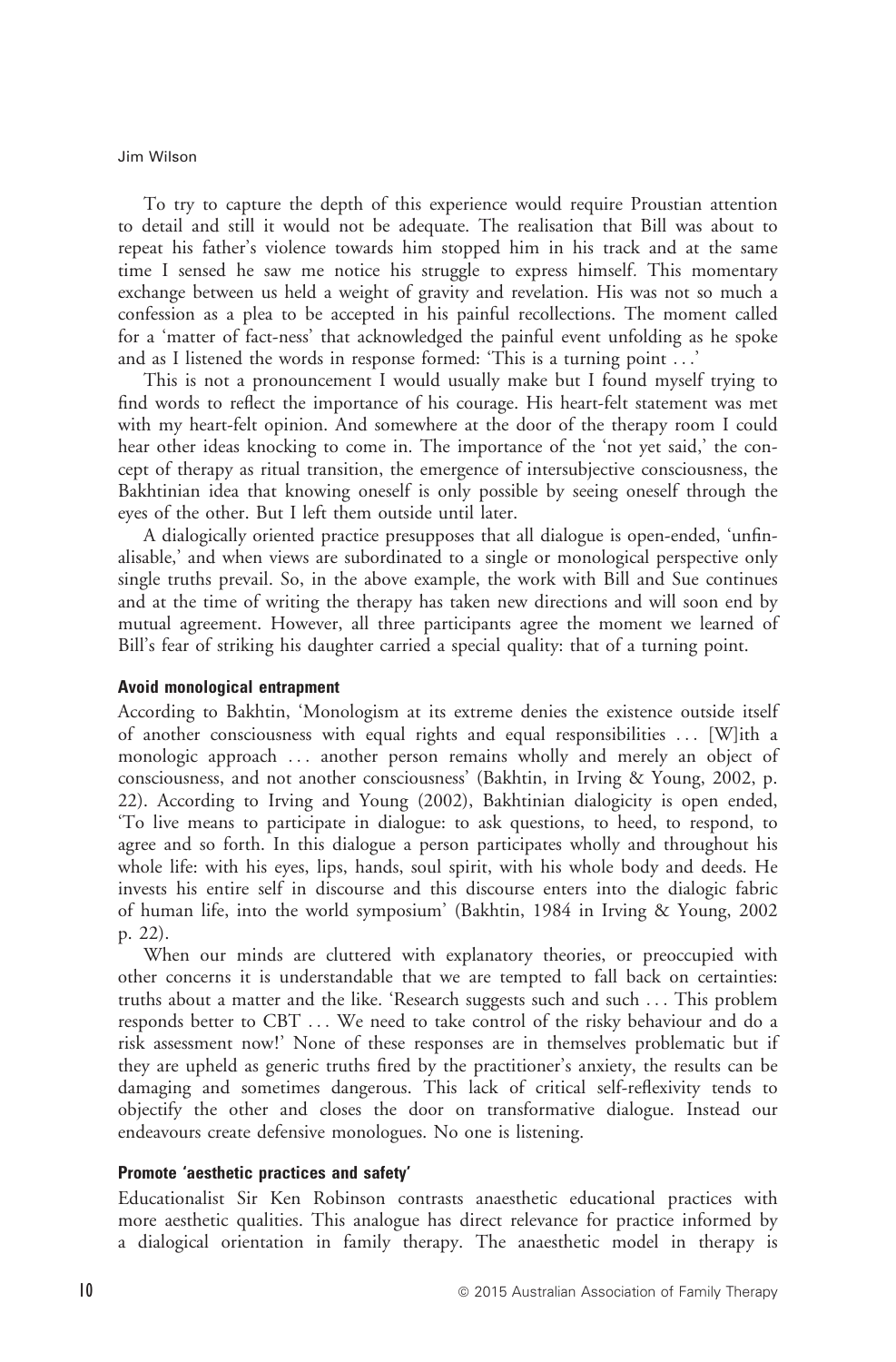characterised by routinised activities and techniques, akin to an industrial model whereby standardised methods are taught, and expertise is held within a hierarchically organised system. The recipients of such expert knowledge and intervention are fed through a 'banking' system of education (after Freire, 1996, p. 53) where what is taught is intended to make up for the deficiencies of the learner (or client in the case of therapy). This deficiency oriented practice dulls creativity and open participation.

In contrast aesthetic qualities in therapy and education draw from an organic model whereby divergent thinking is encouraged together with the active celebration of experimentation and an appreciation of many possible directions and outcomes in the meeting with the family. This wider participatory and resource-focused orientation allows for a broad repertoire of possibilities in the performance of practice (Wilson, 2007). A dialogical orientation celebrates the polyphony of voices with aesthetic qualities taking precedence over the pre-planned and formulaic.

That said, we also need directions of a sort to help us to create a safe enough structure within which we can improvise, just as a musician needs to know the key to play in and the general form of the piece to be played. Providing basic frameworks for theorising and the development of a safe enough context for learning are necessary requirements in training. However, over-reliance on technique and planning is counterproductive as this restricts attention to the unique detail of each encounter.

Shotter (2006) proposes that preparation is necessary in readying oneself for the forthcoming meeting. This is in order to 'warm up' so to speak; to aid thinking and consider how one may position oneself to be alert and open to the others when we meet. This is in contrast to planning, which is a predetermined act of organisation that attempts to stage the forthcoming meeting along certain lines of enquiry. Responsiveness is not the prime focus, rather the aim is to follow a party line in a somewhat mechanical performance of practice.

When participants in a family therapy context feel safe enough to improvise then spontaneous responses become more available. This is sensed, rather than measured. John Shotter emphasises the capacities of participants in dialogue to be considered, 'spontaneous responsive living beings intimately connected to our surroundings ... [that] open possibilities for action guiding anticipations' (pers. comm.). Here the therapist's response invites a fresh opening, a creative risk towards something as yet unknown. This is where we are not so much allied to a theory or a model but to sensed similarities evoked in the ongoing flow of dialogue in the session. These cannot be adequately described through reason alone.

While each context offers creative possibilities it also has its limitations. It is therefore important for therapists and clients to be mindful of what seems possible rather than pursuing utopian solutions to complex problems.

### Do what is possible

The attempt to avoid predetermined ideas about how therapy will proceed creates a challenge. How might we engage with the unknown without being overwhelmed and lost in the multiplicity of relational events in a family therapy session?

In practice this requires the therapist to be able to play with uncertainties, yet offer direction when the context calls for it, or take a 'back seat' when the session spins into some useful exchange without their direct involvement. I enter the family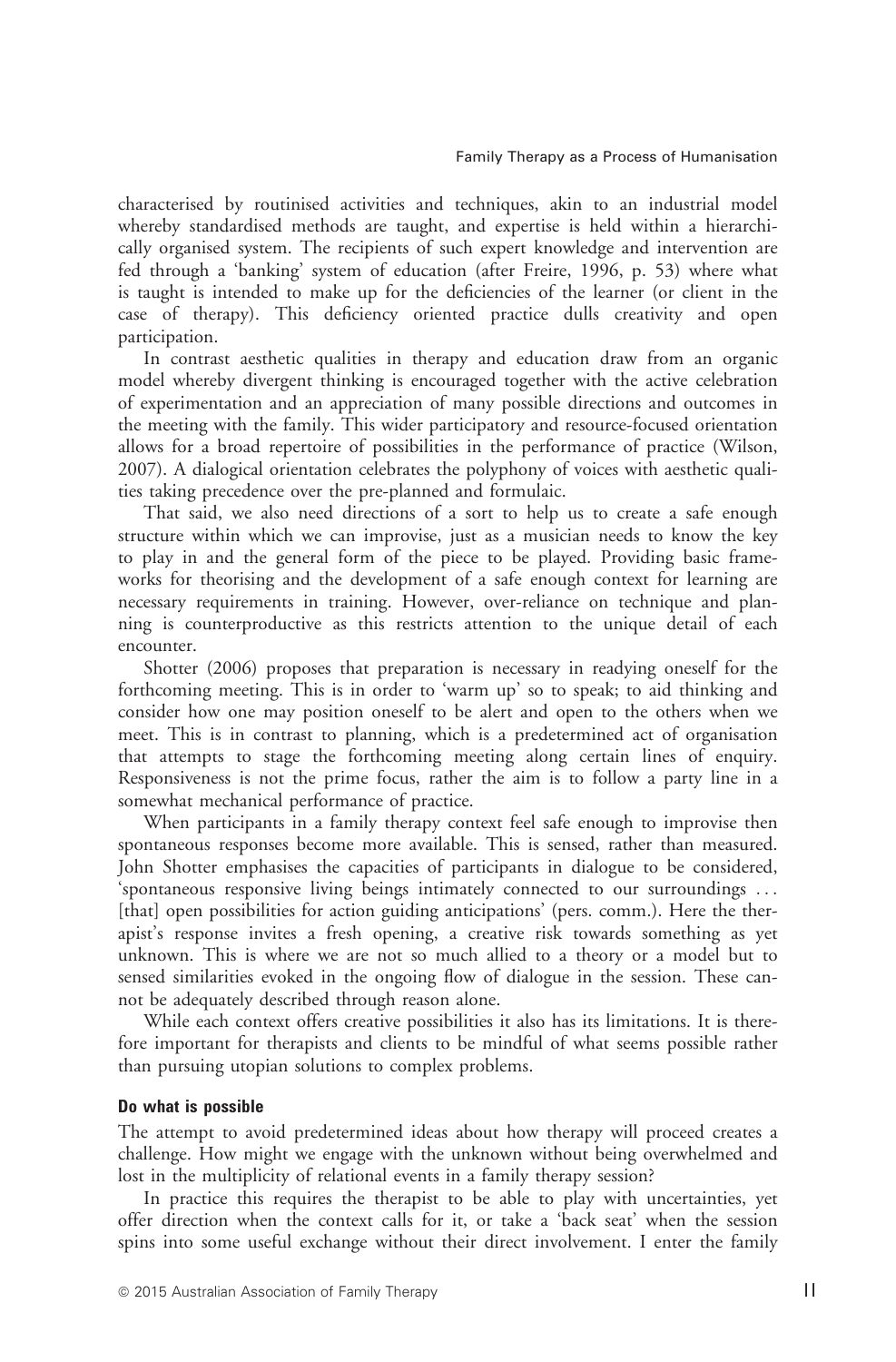therapy session having studied and practised for many years so I am not a blank screen. I am, however, always on the lookout for 'falling in love' with one way of seeing (after Gianfranco Cecchin, pers. comm.), or feeling convinced or indignant that my view is better than the others. Hubris is the killer of diversity. I try to enter without prejudgement and learn instead to notice the others' responses, and my responses to them. In the emergent process of a session I experiment with ways of engaging – moving, opening themes, addressing the mood of the session, exploring possible directions – but I am always anchored in what are the main aims and wishes of the clients.

All my prior studies and practice sit expectantly beside me. It is the manner of meeting that signifies a humanising attitude to practice. Useful ideas from Structural, Narrative and Post-Milan approaches may come to the fore but they are mediated and shaped by an attitude and philosophy toward practice as a process of humanisation described here. No idea is redundant if it can be of therapeutic use within any given context.

These are my efforts to create forms of dialogue that, in Gergen's words, 'attempt to cross the boundaries of meaning, that locate fissures in the taken for granted realities of the disputants, that restore the potentials for multi-being and most importantly, that enable participants to generate a new and more promising domain of shared meaning' (Gergen, 2009, p. 193).

# Performative Aspects of Humanising Practice

The illustration that follows aims to elucidate these ideas in family therapy practice in order to open new possibilities for a family. In this session, the family, together with a small team of family therapists, joined to create a new context as I had reached a blind alley in my thinking about how to be of assistance. The example draws on systemic and dialogical influences to illustrate the weaving of humanising practices into a co-operative endeavour.

Richard and his son Paul (16 years) have come for two family therapy sessions already but the tone of each session has been marked by their constant criticism of the other. In recent months Richard's teenage daughter Pip has come to live with them and this has added to the tensions in the household. Pip did not arrive for this session.

# Play Back therapy

A note of explanation. Playback Theatre is a form of creative improvisational theatre in which audience participation provides the stories or anecdotes that are offered to the acting company who 'play back' the story transformed through dramatic portrayal. In the playing back, elements of the story are characterised and a sensitive, perhaps exaggerated or humorous depiction of the story is offered. The playback theatre creates a vivid visualisation of a narrative in ways that the audience participant feels the story has been magnified and enriched by the improvisational performance. Something new has been offered and witnessed in a containing context.

Play Back therapy emerged as an idea inspired by taking part in a Playback Theatre session some months earlier. Play Back therapy contains some of the improvisational qualities of Playback Theatre but is shaped as a therapeutic endeavour to assist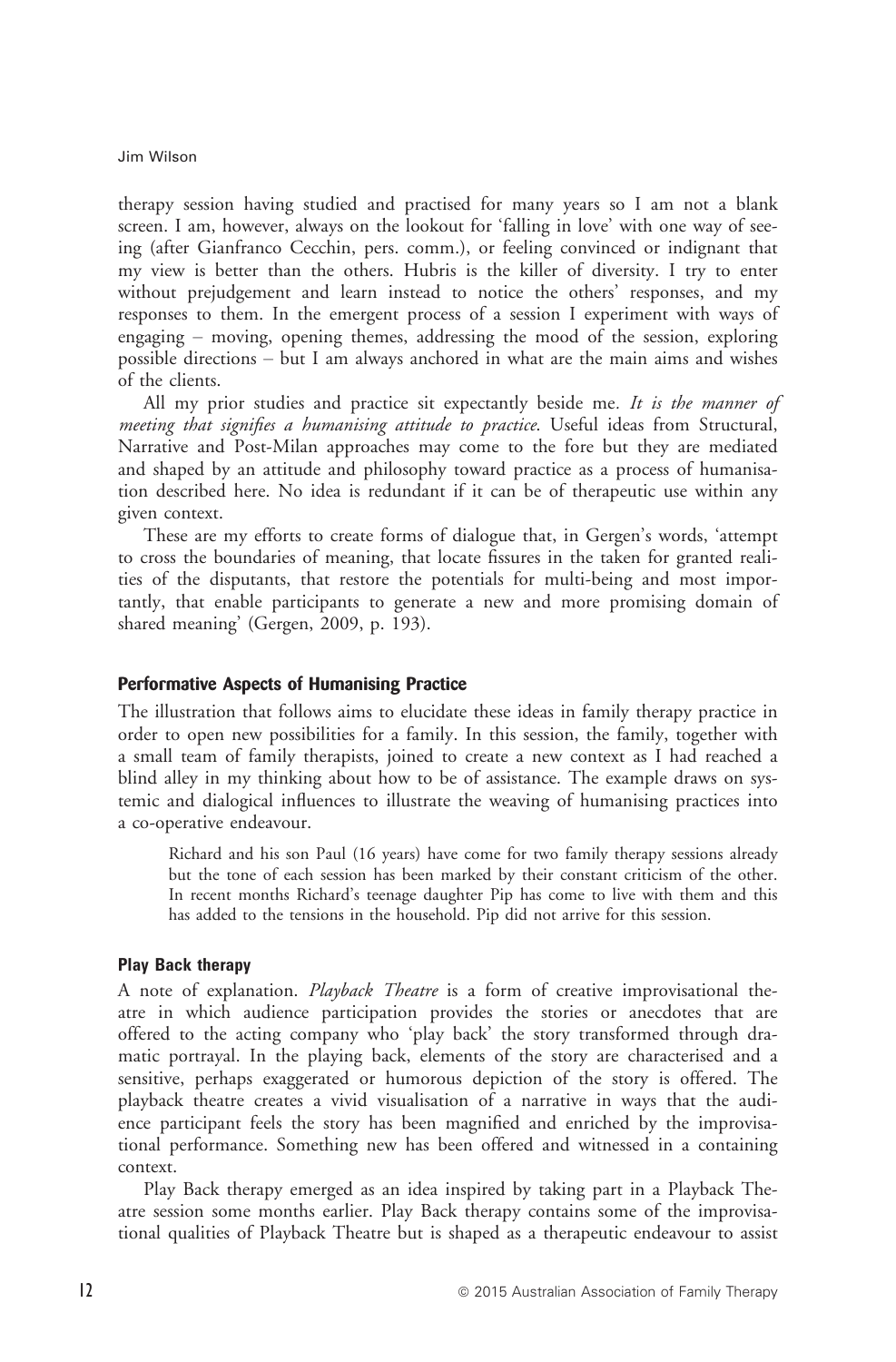all participants. Whilst prior studies and experience affect the form of the improvised Play Back therapy outlined below, the stages of the therapy were not imposed on participants but negotiated at the outset as an 'experiment.'

## The therapist's quandary and team discussion: Proposing multi actor dialogue

In the pre session meeting I talk with my colleagues about my sense of not getting very far. I explain that Richard wants suggestions about what to do with his oppositional and aggressive son and Paul wants his father to 'get a life.' It seems that when all three of us are in the therapy room it is almost impossible to break the cycle of mutual complaint and criticism, and when I've tried to offer suggestions they have fallen on deaf ears. Each of them is wedded to their point of view and neither is in a position to step back to be open to alternatives. I feel lost as to what to do. My colleagues in the family therapy team share their views about how to connect more usefully and we play with the idea drawn from Playback Theatre. The suggestion is that instead of bringing the father and son directly into the usual family session we could perhaps meet to discuss an experiment to help us to find ways to be of better service to the family. We decide that I should conduct the session along the following lines assuming of course that Richard and Paul are open to the idea. Here is a sketch of the session that followed.

# Stage 1: Discussing the idea of Play Back therapy with the family – Making transparent the therapist's quandary

My quandary and proposal are discussed with Richard and Paul. The suggestion was made that a therapy team member would first 'team up' with a nominated family member to get a, 'picture of your wishes for your family and your views on what is the matter that concerns you.' The interviews are loosely structured in order to gain an appreciation of each family member's version of his situation at home. As the daughter Pip, is not present, one team member offered to improvise her position so she could be 'present' too.

The following stages were described to Richard and Paul and after a slightly surprised reaction from father and son they agree to give it a try.

# Stage 2: 'Pairing up': An appreciative exploration – Attending to embodied responsiveness in the story told

The pairing up session allows for a closer appreciation of the individual family member's position and creates a working alliance with the 'paired up' therapist to portray the family member's views sensitively and respectfully. In addition to what is discussed the 'paired up' therapist may begin to sense possible themes that are 'not yet said' but somehow implicit in the one to one discussions. These are the nuances that point perhaps to a more creative and novel dialogue between participants that may emerge in the Play Back session to follow.

The 'paired up' therapist tries to create a rounded rather than a flat characterisation of the family member (after Forster, 1962) by entering the portrayal of the family member with particular attention to embodied responses that emerge as the 'paired up' therapist asks and listens to the family member's responses. This is where the 'inner talks' of the therapist try to create a sympathetic rhythm with the family member they will represent. The therapist is therefore portraying the family member's position without instructional intent. Rather the therapist attempts to enter the logic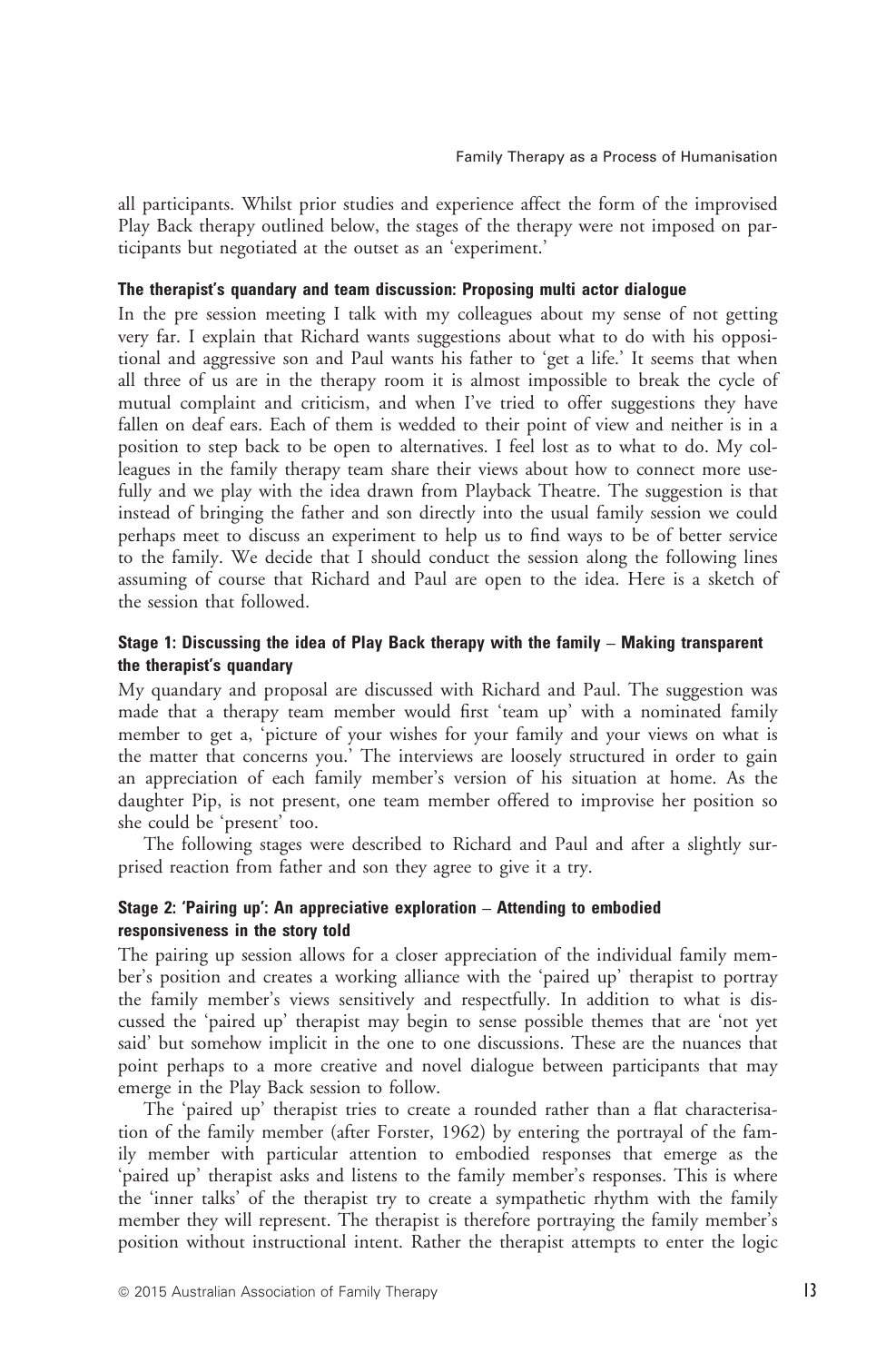of the family member's views and experience. This provides the 'material' to be portrayed in the forthcoming Play Back session.

# Stage 3: The Play Back session – Entertaining play and uncertainty

The team members are then asked to enter a characterisation of the family member they will portray. This characterisation carries both an intellectual appreciation of the chosen family member's views and, crucially, a keen attention to the feelings evoked in the earlier pairing up session. This is where each therapist will use their sensitivity based on the pairing up session to anticipate and judge how to portray and enhance the family member's views and experience. This is a delicate matter because there is a risk of exposing feelings or views not ready for discussion. The therapist needs to use skill in judging what is possible to contribute so that it does not become a 'too unusual difference' (after Andersen).

The Play Back family is interviewed by me whilst the real family members become my team behind the one way mirror. They are invited to watch me interview the characterised family members and later to meet me with their opinions, reflections and above all their critical appraisal of the portrayals. The family members observe and experience the playback as participant observers who have a crucial role in the development of ideas and possible directions for any future therapy.

The shape of the interview cannot be overly structured. The 'actors' offer their portrayals of family members in response to my questions about their experience of the therapy so far and their expectations about the next possible steps. Once the play begins I am interviewing in a way that takes account of my embodied responses. I am taking each moment for 'real,' where each response from a character informs the next response from me. This is a 'real' interview in which the characters are, of course, also playing themselves. This is serious play in action. Following the Play Back session the family members are invited in from behind the one way mirror to offer their responses.

# Stage 4: Family as observing team offer responses – An opportunity to see oneself in the eyes of the other

The playback session is revelatory for both Richard and Paul. Each had sat in engrossed silence behind the one way screen. Both Richard and Paul identified with their character fully. In addition both agreed that they had not until now been able to appreciate Pip's position in joining the family. Both father and son had found a way to be in fresh supportive dialogue with each other. Richard commented that he could see that he had been pushing his son too hard to make 'a good life' and Paul was more aware and appreciative of his father's desire to make a better life for his family. Both father and son were visibly moved by the witnessing of the teams portrayal. 'I don't feel alone,' said Richard. 'We hadn't really thought about Pip's feelings in joining us.' Paul looked pensive and it felt appropriate for me not to pursue their reflections further but to let them be.

# Stage 5: Family and team share learning and impressions – Communing the conversation

The therapy team members and the family join together. Each therapy team member is invited to say what they learned for themselves. This focus keeps attention on the team members' learning and reduces any temptation to talk further about the family members. In so doing it balances the power relationships to some extent by focusing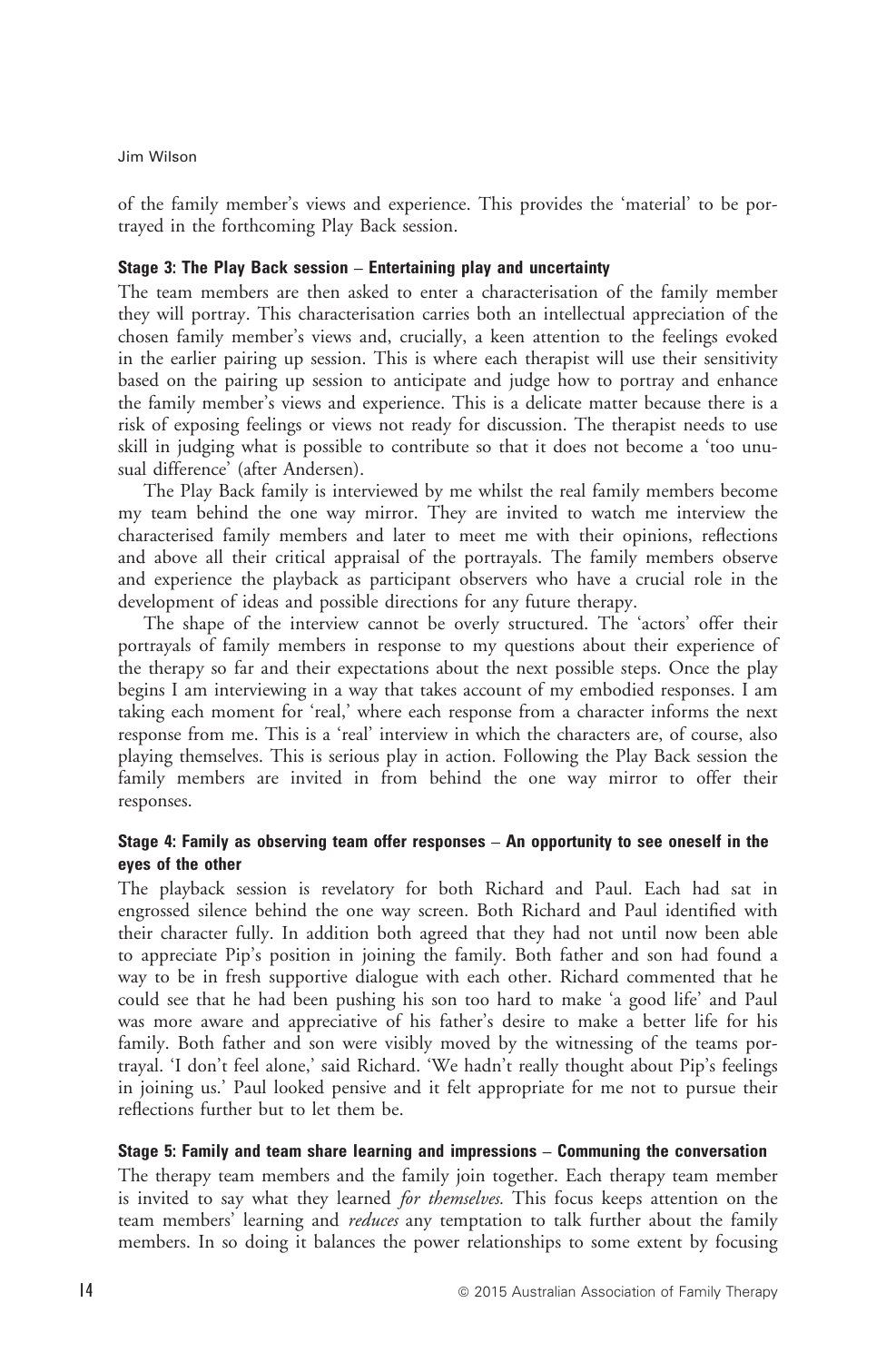on our mutual learning. In this example each therapist was able to talk about a feeling they had that reminded them of an aspect of their own learning in their personal lives. One team member remarked how his way of trying to be a father meant at times he tried too hard. The team member playing Paul stated that he too wanted to 'get it right' and thought maybe Paul was also doing this in his family. The female therapist playing Pip said how she felt inspired by the way Paul and Richard were open to each other's point of view. This was new learning for her about how new ways can be found to generate useful dialogue in her practice.

This is an example of application of performative practice in family therapy (Wilson, 2007) that resonates with Bakhtin's concept of dialogism, that 'compels difference, uncertainty, playfulness, surprise and open–endedness as necessary, positive and productive aspects of the human condition' (Irving & Young, 2002, p. 19). This playfulness includes irreverence (after Cecchin) and a willingness to 'playfully mock, and carnivalise our cherished ideas, to generate a freedom to recognise and seize opportunities – what Bakhtin called 'porous moments' in which we can create newer forms of the profession in practice' (Irving & Young, 2002, p. 20). Therapy is an improvisation where the one way mirror acts as a proscenium arch rather than an evaluative objectivising scaffold.

In the above example the usual hierarchy was playfully reversed. The family became the team. The team became a characterisation of the family and the family members were always afforded the last word. It felt safe enough to improvise. I had felt stuck. The playback therapy session freed me, my team and the family to find new possibilities in our meeting. The therapy had become a dialogical team effort.

# Considering Challenges to Humanising and Dialogically Oriented Practices

The above practice illustrations are taken from my work as a Consultant Systemic Psychotherapist in the National Health Service in the UK. This is a role that affords me much professional autonomy to organise and facilitate opportunities to work freely with the clients and colleagues involved. Yet there is a challenge placed before practitioners where statutory practice require therapists, social care and mental health professionals, to take action opposed by family members (such as safeguarding children who may be taken away from parents). What then are the challenges for a humanising and dialogically oriented practice?

A humanising orientation to family therapy is not a set of techniques or a concern with expertly driven truths but is appreciative of, and entertained by, uncertainty, a focus on complexity and a desire to place oneself as far as possible as a facilitator within the conversational flow. This is termed 'with-ness talk' by John Shotter (2010), a preferred position compared to the objectification that takes place when people are addressed in dehumanising ways. In talking *about* the other, the danger lurks that, handled without a humanising orientation, the recipient will become the object of the practitioner's judgement.

The attempt at openness and transparency by the professional helper in such a contested situation may be construed by fearful family members as a sign of weakness or false friendliness. Whilst necessary dialogues may continue in the complex multiactor context of a child welfare agency they can be experienced as monological objectifications by those family members whose voices are silenced and whose opinions are negated.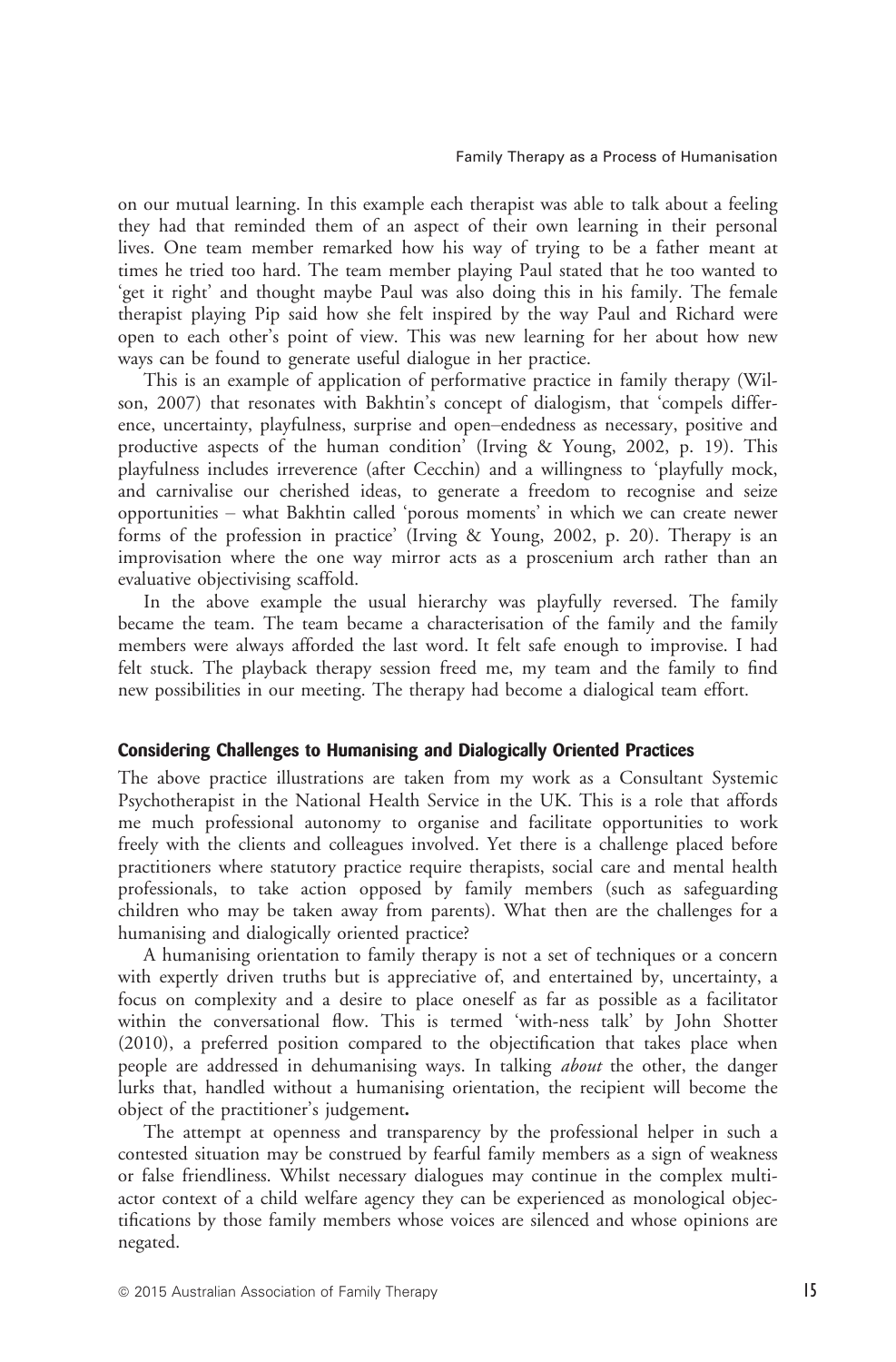Here the practitioner/therapist is organised by having to operate within an inspectorial context where *power over* the other replaces *power with* the other at that specific time. Yet even here, where the humanising ethic of practice is tested to the limit, it can also find solid foundation. It is at times when the acts of the other – threats of violence, rage towards the therapist or expressions of hatred – put the therapist's back against the wall (sometimes literally) that the reflexive practitioner's practical wisdom comes to the fore. The therapist/practitioner needs to hold fast to treating the other as a human being worthy of respect whilst attempting to enact a duty of care towards those involved. This is based on our moral reasoning through which, we, 'Blend appeals to principles, rules, rights, virtues passions analogies, paradigms [and] narratives ...' (Beauchamp & Childress in Banks, 2006, p. 68). Dialogue does not stand outside ethical considerations.

Some years ago as a newly qualified social worker I had the painful task of receiving children into care who were later placed for adoption. Our team had tried long and hard to work to rehabilitate the children with their parents but nothing seemed to help. The children were admitted to hospital having been given a deliberate overdose of medication by their mother. The learning from this case has stayed with me. How is it possible to respect the complexity of the parents' lives, their human sensibilities whilst being part of a decision making process that took away their rights as parents? Each time I met with the parents over the following two years, I endured their anger and hatred towards me and all that social work intervention represented to them in their disempowerment. However, Jane, the mother, taught me that we could remain in touch despite her opposition towards me and in time a feeling of mutual respect grew between us.

To persist in a practice that refuses to objectify the other is at the heart of therapy as a human dialogical process even when we are, of necessity, in direct opposition over fundamental matters of care and protection.

# Returning to Currents of Influence

When Lynn Hoffman (2002) came to the end of her historical journey in tracking over 50 years of family therapy's developments, she described contemporary family therapy as 'performative,' referencing the work of Newman and Holzman (1996) as well as those communal social practices of which dialogism is an expression. In this article I have sought to show how practice informed by dialogism is in sympathy with an approach to family therapy that is inspired by co-operative, politically democratic and humanising principles. These approaches are inevitably part of the evolution of practice in our search to 'fail better.' The innovations steered and pursued by Van Lawick (2012), Seikkula (in Seikkula and Trimble, 2005, Seikkula and Arnkil, 2006, 2014), Rober (1999, 2005), Shotter (2006, 2010, 2015), Arnkil (in Seikkula and Arnkil, 2006, 2014) and a growing number of other therapists, researchers and academics ensures the waters of family therapy do not stagnate.

The connectionist position proposed by Hoffman unites the systemic, collaborative and communal practices in mental health, education and social care services. This inclusive orientation promotes transdisciplinary creativity (Montouri, 2005). A recent course on dialogical influences in family therapy at the Metropolitan University in Copenhagen included participants from teaching, nursing, social work, mental health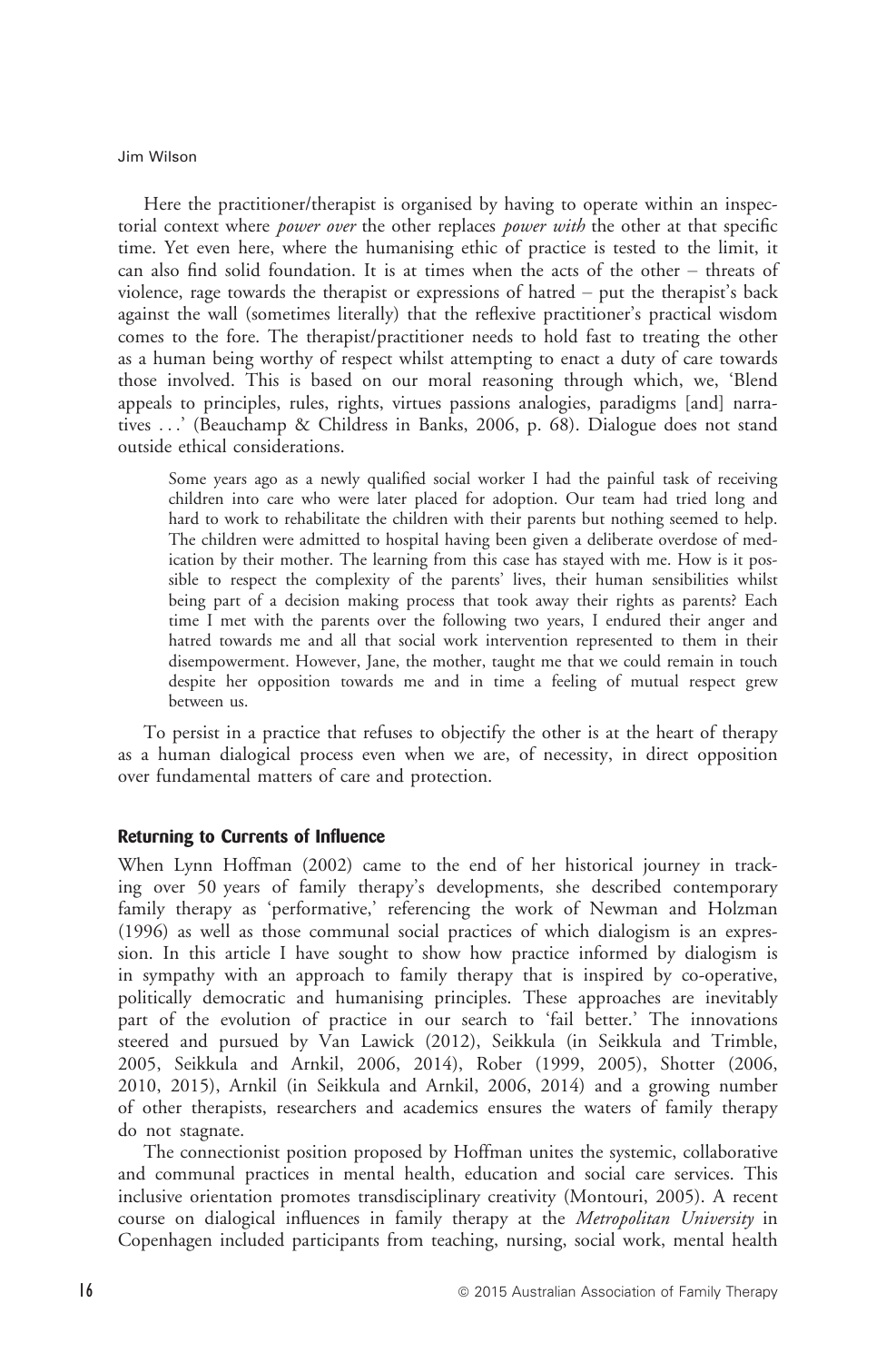services and pedagogues in child care. Whilst the participants came from different backgrounds, the uniting ethos was of applying humanising dialogically informed practices in their professions.

Aspects of dialogicity have offered my practice more pinpoint focus on the particularities of meeting with the other, less in my head and more in my body, so to speak. They have also led to a deeper appreciation of the complex craft of family therapy and its place on the wider political seascape of practice. The heart of the matter is to participate in a dialogue with humility that beats to a political drum. The aim is to 'support the family members agency and strengthen their private networks and psychosocial resources' (Seikkula & Arnkil, 2014, p. 105) and this is inescapably a political, humanising enterprise.

The practical aspects of a dialogical orientation explored here are congruent with therapy as a process of humanisation. This congruence leaves plenty of room for the seriously playful, irreverent, supportive and imaginative in the repertoire of the family therapist. It is a profoundly human endeavour. Recently a 16 year old client told me, as we were reviewing the final session of therapy: 'You can be good at Maths, good at English and computer science. You can be intelligent ... But if you can't connect it's no use ... Therapy should be a sort of professional friendship ... It's not an interrogation.'

If the act of creation (Koestler, 1964) is, 'the uncovering of what has already been there' (p. 120) then the contribution of dialogism to family therapy is to shine a light, like Diogenes' lamp, on the already present. Dialogue is flow and family therapy can continue to be in conversational flow with a broad array of disciplines and approaches to therapy and education. In so doing family therapists may avoid the tendency, especially in times of economic constraint, to close the doors on others with different even contradictory views.

Dialogue, born of humility, broadens our horizons of possibility: 'Horizons are not rigid but mobile; they are in motion because our prejudgments are constantly put to the test. This happens in every encounter ...' (Gadamer, in Palmer, 2001, p. 48).

#### Acknowledgements

Thank you to the editors of the special issue for their help and constant encouragement in fine tuning the final draft. Thank you also to Jan Parker, Adam Goran, and Justine van Lawick, colleagues from different disciplines, who offered fresh perspectives on earlier drafts of the article.

## End Note

- <sup>1</sup> All identifying characteristics including names and locations have been anonymised for reasons of confidentiality.<br>I invite readers to make personal points of learning and reflection as the article is read and perhaps re-
- read. These points are likely to be more pertinent for their own learning than anything I prescribe.

## References

Andersen, T. (Ed.) (1991). The Reflecting Team. New York, NY: W.W. Norton. Banks, S. (2006). Ethics and Values in Social Work. Basingstoke: Palgrave MacMillan.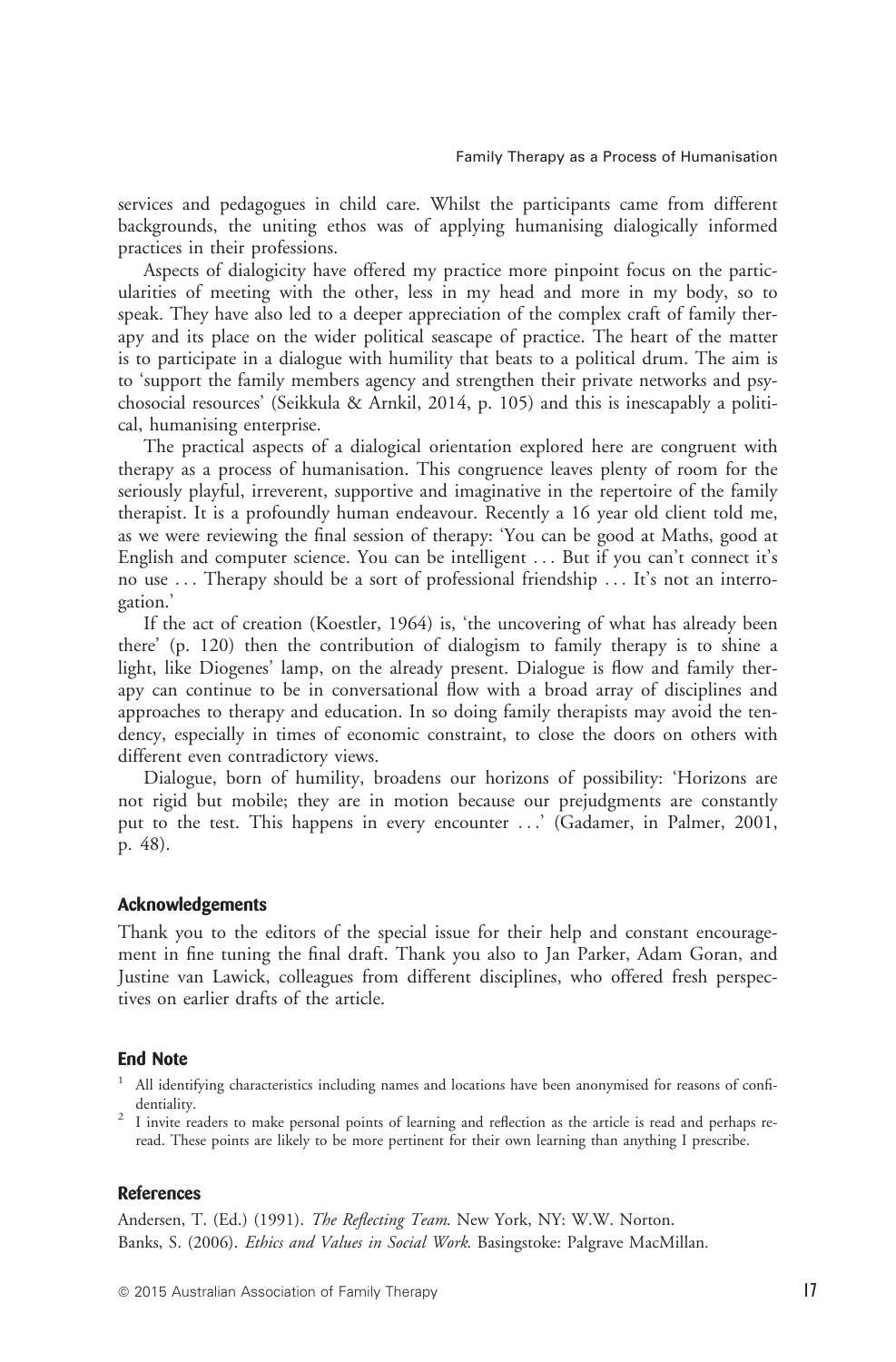- Cecchin, G. (1987). Hypothesising, circularity and neutrality revisited: An invitation to curiosity. Family Process, 26(4), 405–413.
- Cecchin, G., Lane, G., & Ray, W. (1992). Irreverence: A Strategy for Therapists' Survival. London: Karnac.
- Cecchin, G., Lane, G., & Ray, W. (1994). The Cybernetics of Prejudices. London: Karnac.
- Forster, E.M. (1962). Aspects of the Novel. London; New York, NY: Penguin Books.
- Freire, P. (1996). Pedagogy of the Oppressed. London; New York, NY: Penguin Books.
- Freire, P. (1998). Pedagogy of Freedom; Ethics Democracy, and Civic Courage. New York, NY; Oxford: Rowman and Littlefield Publishers.
- Gergen, K.J. (2009). Relational Being; Beyond Self and Community. Oxford; New York, NY: Oxford University Press.
- Hoffman, L. (2002). Family Therapy: An Intimate History. New York, NY: W.W. Norton.
- Holzman, L. (2009). Vygotsky at Work and Play. New York, NY: Routledge.
- Irving, A., & Young, T. (2002). Paradigm for pluralism: Mikhail Bakhtin and social work practice. Social Work, 47(1), 19–29.
- Koestler, A. (1964). The Act of Creation. London; New York, NY: Penguin.
- Montuori, A. (2005). Gregory Bateson and the promise of transdisciplinarity. Cybernetics  $\phi$ Human Knowing, 12(1–2), 147–158.
- Newman, F., & Holzman, L. (1996). Unscientific Psychology. Westport, CT: Prager Publishing.
- Palmer, R.E. (Ed.) (2001). Gadamer in Conversation: Reflections and Commentary. New Haven, CT; London: Yale University Press.
- Rober, P. (1999). The therapist's inner conversation in family therapy practice: Some ideas about the self of the therapist, therapeutic impasse, and the process of reflection. Family Process, 38(2), 209–228.
- Rober, P. (2005). The therapist's self in dialogical family therapy: Some ideas about not knowing and the therapist's inner conversation. Family Process, 44(4), 477–495.
- Seikkula, J., & Arnkil, T.E. (2006). Dialogical Meetings in Social Networks. London: Karnac.
- Seikkula, J., & Arnkil, T.E. (2014). Open Dialogues and Anticipations: Respecting Otherness in the Present Moment. Tampere: National Institute for Health and Welfare.
- Seikkula, J., & Trimble, D. (2005). Healing elements of therapeutic conversation: Dialogue as an embodiment of love. Family Process, 44(4), 461–475.
- Shotter, J. (2006). Toward a third revolution in psychology: From inner mental representations to dialogical social practices, in D. Bakhurst & S. Shanker (Eds.), Culture, Language, Self: The Philosophical Psychology of Jerome Bruner. London: Sage Publications.
- Shotter, J. (2010). Social Construction on the Edge. "Withness" Thinking and Embodiment. Chagrin Falls, OH: Taos Institute Publications.
- Shotter, J. (2013). Agentive spaces, the "background", and other not well articulated influences in shaping our Lives. Journal for the Theory of Social Behaviour, 43(2), 133–154.
- Shotter, J. (2015). Tom Andersen, fleeting events, the bodily feelings they arouse in us, and the dialogical: Transitory understandings and action guiding anticipations. Australian and New Zealand Journal of Family Therapy, 36(1), 72–87.
- Stern, D.N. (2004). The Present Moment in Psychotherapy and Everyday Life. New York: W.W. Norton.
- Van Lawick, J. (2012). Vechtscheidende ouders en hun kinderen. Systeemtherapie, 24(3), 129–150.
- White, M. (2011). D. Denborough (Ed.), Narrative Practice: Continuing the Conversations. London; New York, NY: W.W. Norton.
- White, M., & Epston, D. (1990). Narrative Means to Therapeutic Ends. New York, NY: W.W. Norton.